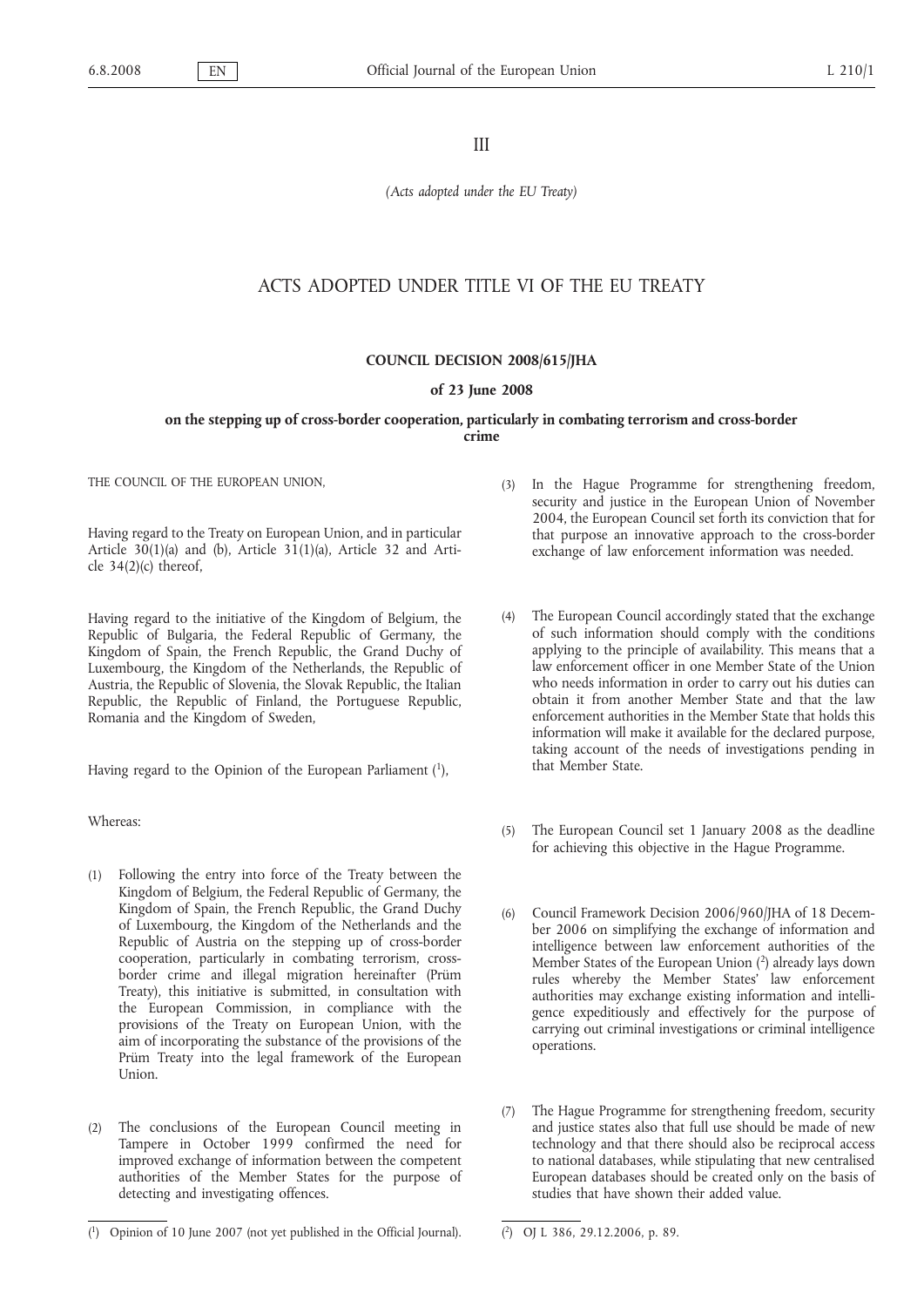- (8) For effective international cooperation it is of fundamental importance that precise information can be exchanged swiftly and efficiently. The aim is to introduce procedures for promoting fast, efficient and inexpensive means of data exchange. For the joint use of data these procedures should be subject to accountability and incorporate appropriate guarantees as to the accuracy and security of the data during transmission and storage as well as procedures for recording data exchange and restrictions on the use of information exchanged.
- (9) These requirements are satisfied by the Prüm Treaty. In order to meet the substantive requirements of the Hague Programme for all Member States within the time-scale set by it, the substance of the essential parts of the Prüm Treaty should become applicable to all Member States.
- (10) This Decision therefore contains provisions which are based on the main provisions of the Prüm Treaty and are designed to improve the exchange of information, whereby Member States grant one another access rights to their automated DNA analysis files, automated dactyloscopic identification systems and vehicle registration data. In the case of data from national DNA analysis files and automated dactyloscopic identification systems, a hit/no hit system should enable the searching Member State, in a second step, to request specific related personal data from the Member State administering the file and, where necessary, to request further information through mutual assistance procedures, including those adopted pursuant to Framework Decision 2006/960/JHA.
- (11) This would considerably speed up existing procedures enabling Member States to find out whether any other Member State, and if so, which, has the information it needs.
- (12) Cross-border data comparison should open up a new dimension in crime fighting. The information obtained by comparing data should open up new investigative approaches for Member States and thus play a crucial role in assisting Member States' law enforcement and judicial authorities.
- (13) The rules are based on networking Member States' national databases.
- (14) Subject to certain conditions, Member States should be able to supply personal and non-personal data in order to

improve the exchange of information with a view to preventing criminal offences and maintaining public order and security in connection with major events with a crossborder dimension.

- (15) In the implementation of Article 12, Member States may decide to give priority to combating serious crime bearing in mind the limited technical capacities available for transmitting data.
- (16) In addition to improving the exchange of information, there is a need to regulate other forms of closer cooperation between police authorities, in particular by means of joint security operations (e.g. joint patrols).
- (17) Closer police and judicial cooperation in criminal matters must go hand in hand with respect for fundamental rights, in particular the right to respect for privacy and to protection of personal data, to be guaranteed by special data protection arrangements, which should be tailored to the specific nature of different forms of data exchange. Such data protection provisions should take particular account of the specific nature of cross-border online access to databases. Since, with online access, it is not possible for the Member State administering the file to make any prior checks, a system ensuring post hoc monitoring should be in place.
- (18) The hit/no hit system provides for a structure of comparing anonymous profiles, where additional personal data is exchanged only after a hit, the supply and receipt of which is governed by national law, including the legal assistance rules. This set-up guarantees an adequate system of data protection, it being understood that the supply of personal data to another Member State requires an adequate level of data protection on the part of the receiving Member States.
- (19) Aware of the comprehensive exchange of information and data resulting from closer police and judicial cooperation, this Decision seeks to warrant an appropriate level of data protection. It observes the level of protection designed for the processing of personal data in the Council of Europe Convention of 28 January 1981 for the Protection of Individuals with regard to Automatic Processing of Personal Data, the Additional Protocol of 8 November 2001 to the Convention and the principles of Recommendation No R (87) 15 of the Council of Europe Regulating the Use of Personal Data in the Police Sector.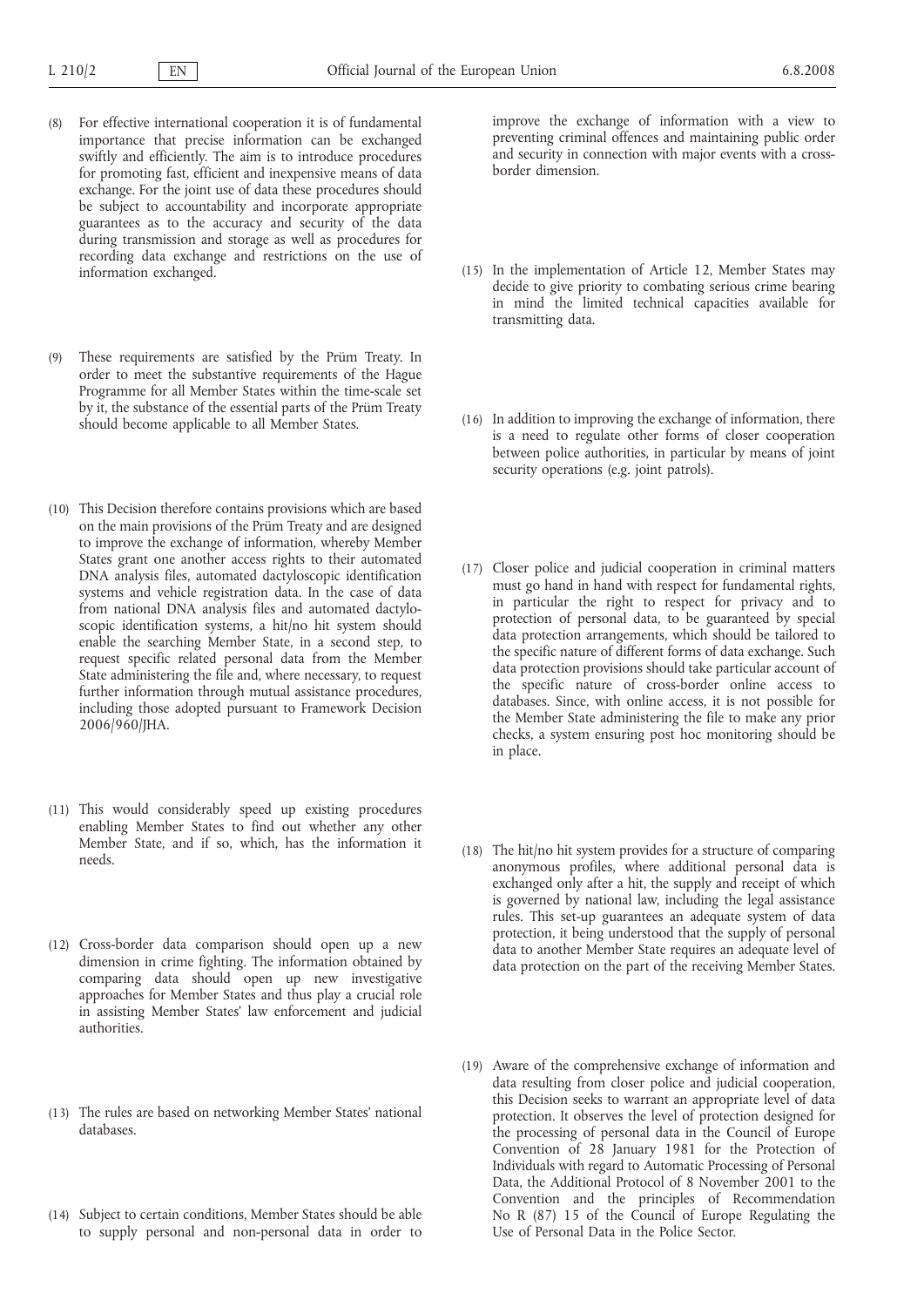- (20) The data protection provisions contained in this Decision also include data protection principles which were necessary due to the lack of a Framework Decision on data protection in the Third Pillar. This Framework Decision should be applied to the entire area of police and judicial cooperation in criminal matters under the condition that its level of data protection is not lower than the protection laid down in the Council of Europe Convention for the Protection of Individuals with regard to automatic Processing of Personal Data of 28 January 1981 and its additional Protocol of 8 November 2001 and takes account of Recommendation No R (87) 15 of 17 September 1987 of the Committee of Ministers to Member States regulating the use of personal data in the police sector, also where data are not processed automatically.
- (21) Since the objectives of this Decision, in particular the improvement of information exchange in the European Union, cannot be sufficiently achieved by the Member States in isolation owing to the cross-border nature of crime fighting and security issues so that the Member States are obliged to rely on one another in these matters, and can therefore be better achieved at European Union level, the Council may adopt measures in accordance with the principle of subsidiarity as set out in Article 5 of the Treaty establishing the European Community, to which Article 2 of the Treaty on European Union refers. In accordance with the principle of proportionality pursuant to Article 5 of the EC Treaty, this Decision does not go beyond what is necessary to achieve those objectives.
- (22) This Decision respects the fundamental rights and observes the principles set out in particular in the Charter of Fundamental Rights of the European Union,

HAS DECIDED AS FOLLOWS:

#### CHAPTER 1

#### **GENERAL ASPECTS**

#### *Article 1*

# **Aim and scope**

By means of this Decision, the Member States intend to step up cross-border cooperation in matters covered by Title VI of the Treaty, particularly the exchange of information between authorities responsible for the prevention and investigation of criminal offences. To this end, this Decision contains rules in the following areas:

- (a) provisions on the conditions and procedure for the automated transfer of DNA profiles, dactyloscopic data and certain national vehicle registration data (Chapter 2);
- (b) provisions on the conditions for the supply of data in connection with major events with a cross-border dimension (Chapter 3);
- (c) provisions on the conditions for the supply of information in order to prevent terrorist offences (Chapter 4);
- (d) provisions on the conditions and procedure for stepping up cross-border police cooperation through various measures (Chapter 5).

### CHAPTER 2

#### **ONLINE ACCESS AND FOLLOW-UP REQUESTS**

### *SECTION 1*

### *DNA profiles*

### *Article 2*

### **Establishment of national DNA analysis files**

1. Member States shall open and keep national DNA analysis files for the investigation of criminal offences. Processing of data kept in those files, under this Decision, shall be carried out in accordance with this Decision, in compliance with the national law applicable to the processing.

2. For the purpose of implementing this Decision, the Member States shall ensure the availability of reference data from their national DNA analysis files as referred to in the first sentence of paragraph 1. Reference data shall only include DNA profiles established from the non-coding part of DNA and a reference number. Reference data shall not contain any data from which the data subject can be directly identified. Reference data which is not attributed to any individual (unidentified DNA profiles) shall be recognisable as such.

3. Each Member State shall inform the General Secretariat of the Council of the national DNA analysis files to which Articles 2 to 6 apply and the conditions for automated searching as referred to in Article 3(1) in accordance with Article 36.

# *Article 3*

# **Automated searching of DNA profiles**

1. For the investigation of criminal offences, Member States shall allow other Member States' national contact points as referred to in Article 6, access to the reference data in their DNA analysis files, with the power to conduct automated searches by comparing DNA profiles. Searches may be conducted only in individual cases and in compliance with the requesting Member State's national law.

2. Should an automated search show that a DNA profile supplied matches DNA profiles entered in the receiving Member State's searched file, the national contact point of the searching Member State shall receive in an automated way the reference data with which a match has been found. If no match can be found, automated notification of this shall be given.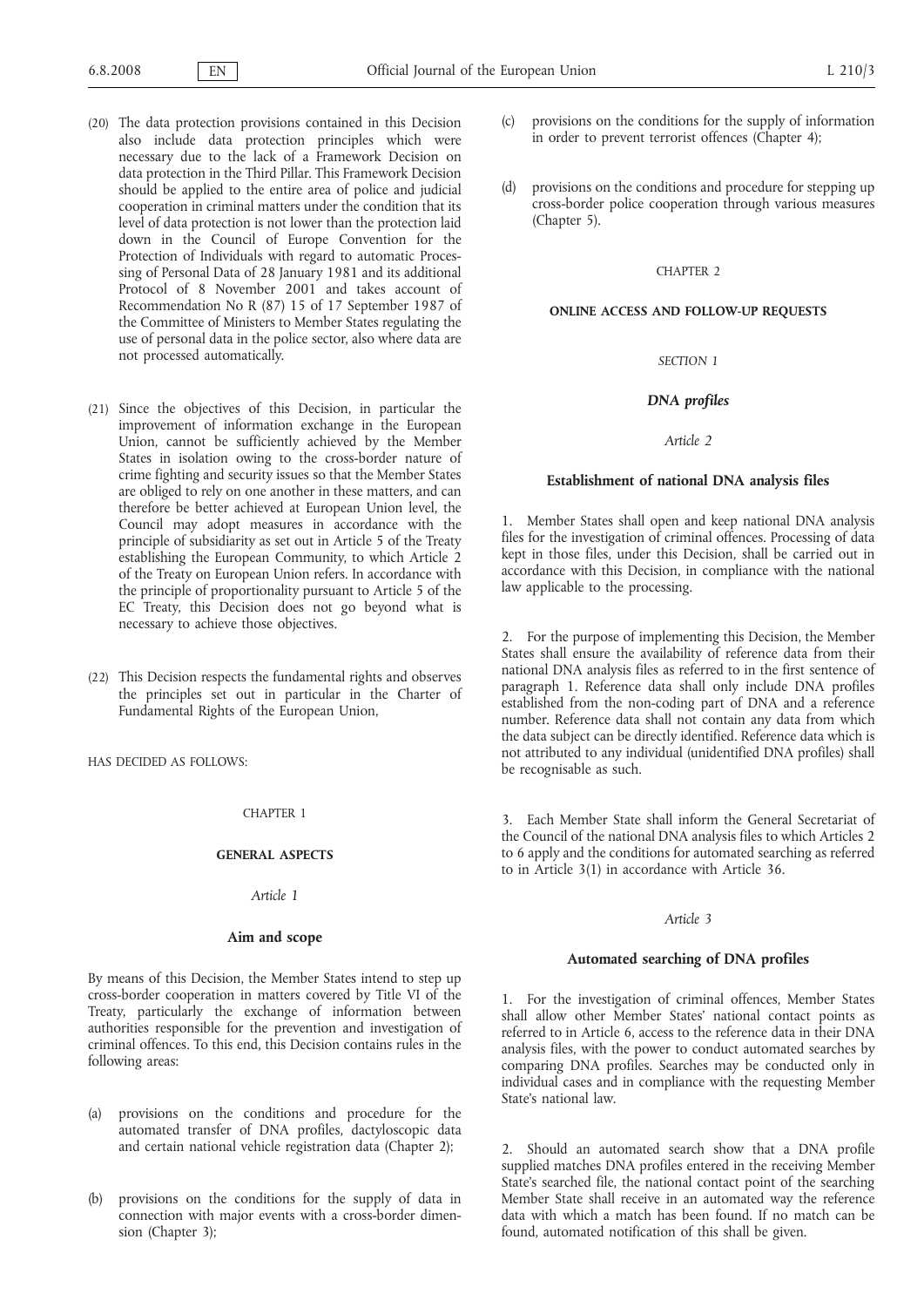## **Automated comparison of DNA profiles**

1. For the investigation of criminal offences, the Member States shall, by mutual consent, via their national contact points, compare the DNA profiles of their unidentified DNA profiles with all DNA profiles from other national DNA analysis files' reference data. Profiles shall be supplied and compared in automated form. Unidentified DNA profiles shall be supplied for comparison only where provided for under the requesting Member State's national law.

2. Should a Member State, as a result of the comparison referred to in paragraph 1, find that any DNA profiles supplied match any of those in its DNA analysis files, it shall, without delay, supply the other Member State's national contact point with the reference data with which a match has been found.

#### *Article 5*

### **Supply of further personal data and other information**

Should the procedures referred to in Articles 3 and 4 show a match between DNA profiles, the supply of further available personal data and other information relating to the reference data shall be governed by the national law, including the legal assistance rules, of the requested Member State.

#### *Article 6*

### **National contact point and implementing measures**

1. For the purposes of the supply of data as referred to in Articles 3 and 4, each Member State shall designate a national contact point. The powers of the national contact points shall be governed by the applicable national law.

2. Details of technical arrangements for the procedures set out in Articles 3 and 4 shall be laid down in the implementing measures as referred to in Article 33.

# *Article 7*

### **Collection of cellular material and supply of DNA profiles**

Where, in ongoing investigations or criminal proceedings, there is no DNA profile available for a particular individual present within a requested Member State's territory, the requested Member State shall provide legal assistance by collecting and examining cellular material from that individual and by supplying the DNA profile obtained, if:

- (a) the requesting Member State specifies the purpose for which this is required;
- the requesting Member State produces an investigation warrant or statement issued by the competent authority, as

required under that Member State's law, showing that the requirements for collecting and examining cellular material would be fulfilled if the individual concerned were present within the requesting Member State's territory; and

(c) under the requested Member State's law, the requirements for collecting and examining cellular material and for supplying the DNA profile obtained are fulfilled.

#### *SECTION 2*

# *Dactyloscopic data*

*Article 8*

### **Dactyloscopic data**

For the purpose of implementing this Decision, Member States shall ensure the availability of reference data from the file for the national automated fingerprint identification systems established for the prevention and investigation of criminal offences. Reference data shall only include dactyloscopic data and a reference number. Reference data shall not contain any data from which the data subject can be directly identified. Reference data which is not attributed to any individual (unidentified dactyloscopic data) must be recognisable as such.

#### *Article 9*

# **Automated searching of dactyloscopic data**

1. For the prevention and investigation of criminal offences, Member States shall allow other Member States' national contact points, as referred to in Article 11, access to the reference data in the automated fingerprint identification systems which they have established for that purpose, with the power to conduct automated searches by comparing dactyloscopic data. Searches may be conducted only in individual cases and in compliance with the requesting Member State's national law.

2. The confirmation of a match of dactyloscopic data with reference data held by the Member State administering the file shall be carried out by the national contact point of the requesting Member State by means of the automated supply of the reference data required for a clear match.

#### *Article 10*

### **Supply of further personal data and other information**

Should the procedure referred to in Article 9 show a match between dactyloscopic data, the supply of further available personal data and other information relating to the reference data shall be governed by the national law, including the legal assistance rules, of the requested Member State.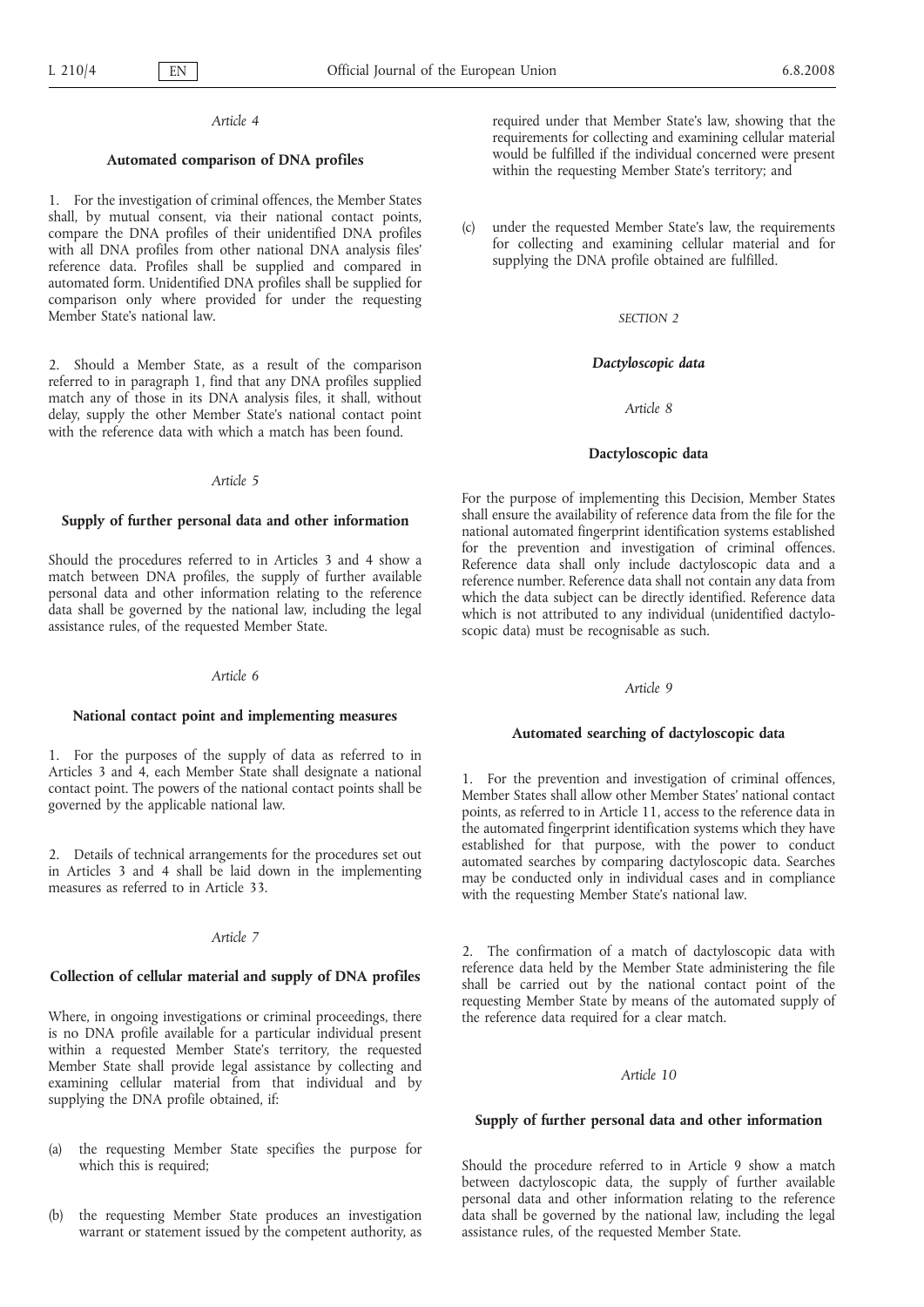# **National contact point and implementing measures**

1. For the purposes of the supply of data as referred to in Article 9, each Member State shall designate a national contact point. The powers of the national contact points shall be governed by the applicable national law.

2. Details of technical arrangements for the procedure set out in Article 9 shall be laid down in the implementing measures as referred to in Article 33.

# *SECTION 3*

### *Vehicle registration data*

# *Article 12*

### **Automated searching of vehicle registration data**

1. For the prevention and investigation of criminal offences and in dealing with other offences coming within the jurisdiction of the courts or the public prosecution service in the searching Member State, as well as in maintaining public security, Member States shall allow other Member States' national contact points, as referred to in paragraph 2, access to the following national vehicle registration data, with the power to conduct automated searches in individual cases:

(a) data relating to owners or operators; and

(b) data relating to vehicles.

Searches may be conducted only with a full chassis number or a full registration number. Searches may be conducted only in compliance with the searching Member State's national law.

2. For the purposes of the supply of data as referred to in paragraph 1, each Member State shall designate a national contact point for incoming requests. The powers of the national contact points shall be governed by the applicable national law. Details of technical arrangements for the procedure shall be laid down in the implementing measures as referred to in Article 33.

### CHAPTER 3

### **MAJOR EVENTS**

#### *Article 13*

#### **Supply of non-personal data**

For the prevention of criminal offences and in maintaining public order and security for major events with a cross-border dimension, in particular for sporting events or European Council meetings, Member States shall, both upon request and of their own accord, in compliance with the supplying Member State's national law, supply one another with any non-personal data required for those purposes.

# *Article 14*

#### **Supply of personal data**

1. For the prevention of criminal offences and in maintaining public order and security for major events with a cross-border dimension, in particular for sporting events or European Council meetings, Member States shall, both upon request and of their own accord, supply one another with personal data if any final convictions or other circumstances give reason to believe that the data subjects will commit criminal offences at the events or pose a threat to public order and security, in so far as the supply of such data is permitted under the supplying Member State's national law.

2. Personal data may be processed only for the purposes laid down in paragraph 1 and for the specified events for which they were supplied. The data supplied must be deleted without delay once the purposes referred to in paragraph 1 have been achieved or can no longer be achieved. The data supplied must in any event be deleted after not more than a year.

### *Article 15*

### **National contact point**

For the purposes of the supply of data as referred to in Articles 13 and 14, each Member State shall designate a national contact point. The powers of the national contact points shall be governed by the applicable national law.

### CHAPTER 4

# **MEASURES TO PREVENT TERRORIST OFFENCES**

#### *Article 16*

# **Supply of information in order to prevent terrorist offences**

1. For the prevention of terrorist offences, Member States may, in compliance with national law, in individual cases, even without being requested to do so, supply other Member States' national contact points, as referred to in paragraph 3, with the personal data and information specified in paragraph 2, in so far as is necessary because particular circumstances give reason to believe that the data subjects will commit criminal offences as referred to in Articles 1 to 3 of Council Framework Decision  $2002/475$ /JHA of 13 June 2002 on combating terrorism  $(^1)$ .

<sup>(</sup> 1) OJ L 164, 22.6.2002, p. 3.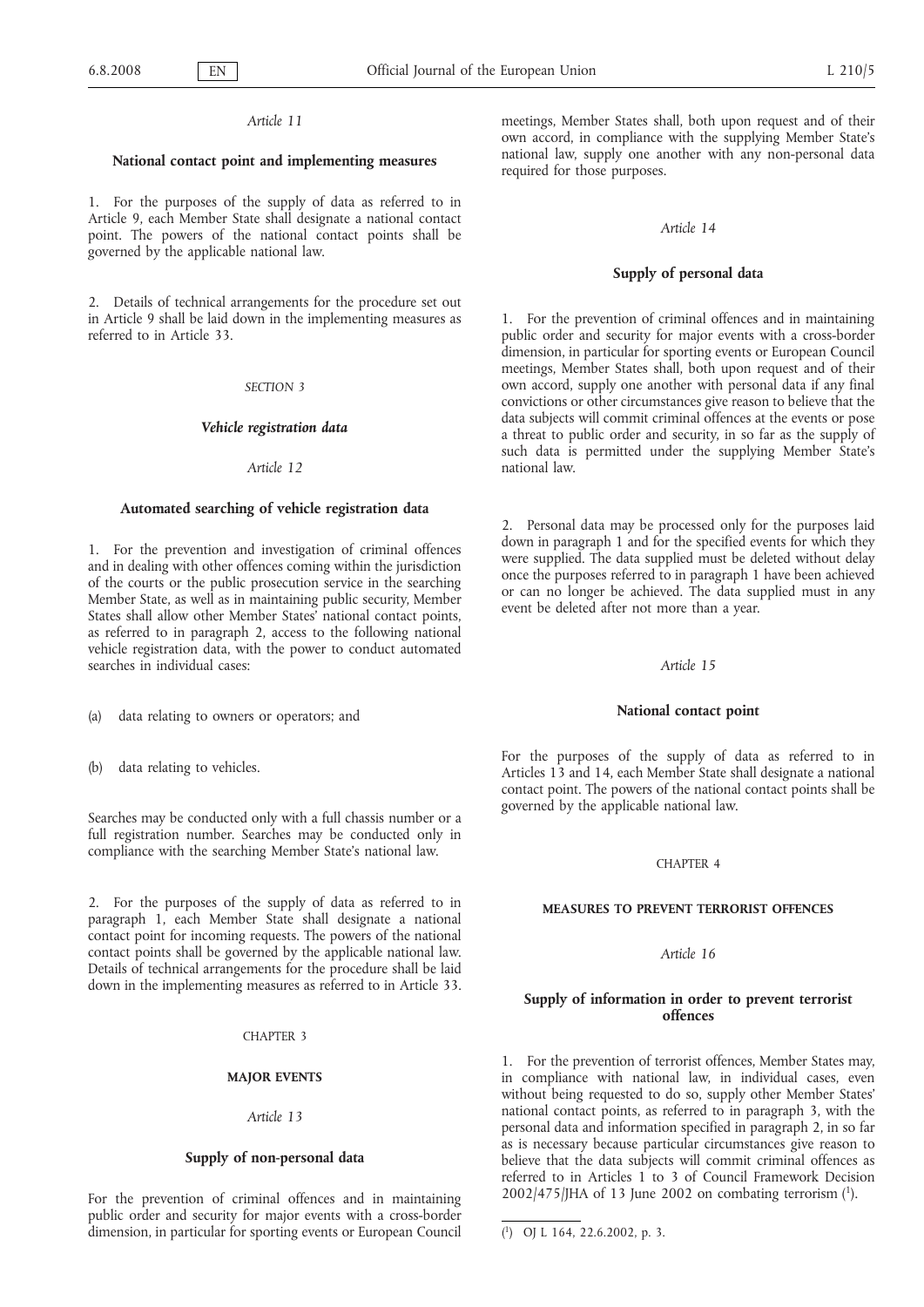2. The data to be supplied shall comprise surname, first names, date and place of birth and a description of the circumstances giving rise to the belief referred to in paragraph 1.

3. Each Member State shall designate a national contact point for exchange of information with other Member States' national contact points. The powers of the national contact points shall be governed by the applicable national law.

4. The supplying Member State may, in compliance with national law, impose conditions on the use made of such data and information by the receiving Member State. The receiving Member State shall be bound by any such conditions.

# CHAPTER 5

### **OTHER FORMS OF COOPERATION**

#### *Article 17*

### **Joint operations**

1. In order to step up police cooperation, the competent authorities designated by the Member States may, in maintaining public order and security and preventing criminal offences, introduce joint patrols and other joint operations in which designated officers or other officials (officers) from other Member States participate in operations within a Member State's territory.

2. Each Member State may, as a host Member State, in compliance with its own national law, and with the seconding Member State's consent, confer executive powers on the seconding Member States' officers involved in joint operations or, in so far as the host Member State's law permits, allow the seconding Member States' officers to exercise their executive powers in accordance with the seconding Member State's law. Such executive powers may be exercised only under the guidance and, as a rule, in the presence of officers from the host Member State. The seconding Member States' officers shall be subject to the host Member State's national law. The host Member State shall assume responsibility for their actions.

3. Seconding Member States' officers involved in joint operations shall be subject to the instructions given by the host Member State's competent authority.

4. Member States shall submit declarations as referred to in Article 36 in which they lay down the practical aspects of cooperation.

## *Article 18*

# **Assistance in connection with mass gatherings disasters and serious accidents**

Member States' competent authorities shall provide one another with mutual assistance, in compliance with national law, in connection with mass gatherings and similar major events, disasters and serious accidents, by seeking to prevent criminal offences and maintain public order and security by:

- (a) notifying one another as promptly as possible of such situations with a cross-border impact and exchanging any relevant information;
- (b) taking and coordinating the necessary policing measures within their territory in situations with a cross-border impact;
- (c) as far as possible, dispatching officers, specialists and advisers and supplying equipment, at the request of the Member State within whose territory the situation has arisen.

# *Article 19*

# **Use of arms, ammunition and equipment**

1. Officers from a seconding Member State who are involved in a joint operation within another Member State's territory pursuant to Article 17 or 18 may wear their own national uniforms there. They may carry such arms, ammunition and equipment as they are allowed to under the seconding Member State's national law. The host Member State may prohibit the carrying of particular arms, ammunition or equipment by a seconding Member State's officers.

2. Member States shall submit declarations as referred to in Article 36 in which they list the arms, ammunition and equipment that may be used only in legitimate self-defence or in the defence of others. The host Member State's officer in actual charge of the operation may in individual cases, in compliance with national law, give permission for arms, ammunition and equipment to be used for purposes going beyond those specified in the first sentence. The use of arms, ammunition and equipment shall be governed by the host Member State's law. The competent authorities shall inform one another of the arms, ammunition and equipment permitted and of the conditions for their use.

3. If officers from a Member State make use of vehicles in action under this Decision within another Member State's territory, they shall be subject to the same road traffic regulations as the host Member State's officers, including as regards right of way and any special privileges.

4. Member States shall submit declarations as referred to in Article 36 in which they lay down the practical aspects of the use of arms, ammunition and equipment.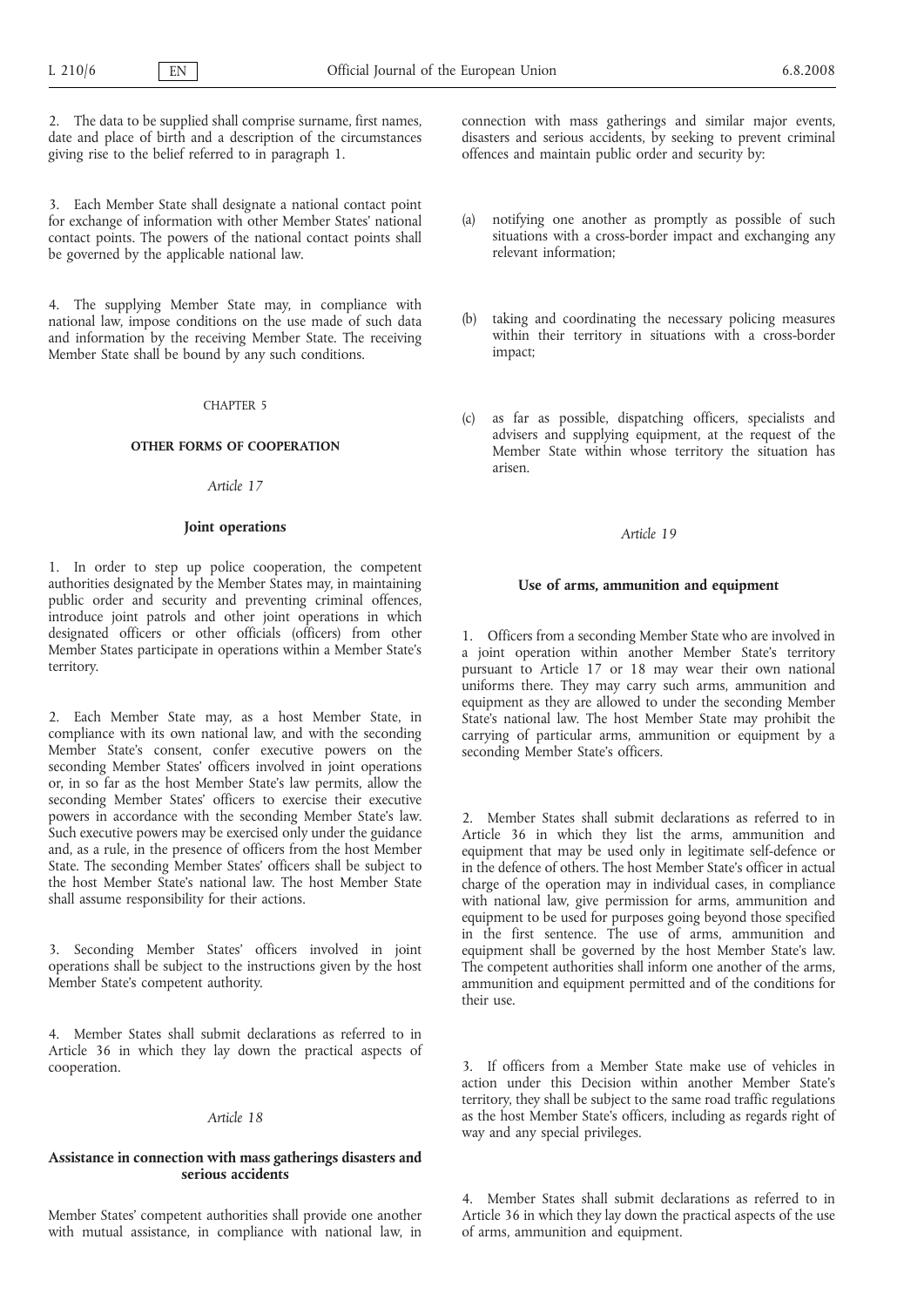### **Protection and assistance**

Member States shall be required to provide other Member States' officers crossing borders with the same protection and assistance in the course of those officers' duties as for their own officers.

# *Article 21*

### **General rules on civil liability**

1. Where officials of a Member State are operating in another Member State pursuant to Article 17, their Member State shall be liable for any damage caused by them during their operations, in accordance with the law of the Member State in whose territory they are operating.

2. The Member State in whose territory the damage referred to in paragraph 1 was caused shall make good such damage under the conditions applicable to damage caused by its own officials.

3. In the case provided for in paragraph 1, the Member State whose officials have caused damage to any person in the territory of another Member State shall reimburse the latter in full any sums it has paid to the victims or persons entitled on their behalf.

4. Where officials of a Member State are operating in another Member State pursuant to Article 18, the latter Member State shall be liable in accordance with its national law for any damage caused by them during their operations.

5. Where the damage referred to in paragraph 4 results from gross negligence or wilful misconduct, the host Member State may approach the seconding Member State in order to have any sums it has paid to the victims or persons entitled on their behalf reimbursed by the latter.

6. Without prejudice to the exercise of its rights vis-à-vis third parties and with the exception of paragraph 3, each Member State shall refrain, in the case provided for in paragraph 1, from requesting reimbursement of damages it has sustained from another Member State.

# *Article 22*

#### **Criminal liability**

Officers operating within another Member State's territory under this Decision, shall be treated in the same way as officers of the host Member State with regard to any criminal offences that might be committed by, or against them, save as otherwise provided in another agreement which is binding on the Member States concerned.

#### *Article 23*

### **Employment relationship**

Officers operating within another Member State's territory, under this Decision, shall remain subject to the employment law provisions applicable in their own Member State, particularly as regards disciplinary rules.

# CHAPTER 6

### **GENERAL PROVISIONS ON DATA PROTECTION**

# *Article 24*

#### **Definitions and scope**

- 1. For the purposes of this Decision:
- (a) 'processing of personal data' shall mean any operation or set of operations which is performed upon personal data, whether or not by automatic means, such as collection, recording, organisation, storage, adaptation or alteration, sorting, retrieval, consultation, use, disclosure by supply, dissemination or otherwise making available, alignment, combination, blocking, erasure or destruction of data. Processing within the meaning of this Decision shall also include notification of whether or not a hit exists;
- (b) 'automated search procedure' shall mean direct access to the automated files of another body where the response to the search procedure is fully automated;
- (c) 'referencing' shall mean the marking of stored personal data without the aim of limiting their processing in future;
- (d) 'blocking' shall mean the marking of stored personal data with the aim of limiting their processing in future.

2. The following provisions shall apply to data which are or have been supplied pursuant to this Decision, save as otherwise provided in the preceding Chapters.

# *Article 25*

### **Level of data protection**

1. As regards the processing of personal data which are or have been supplied pursuant to this Decision, each Member State shall guarantee a level of protection of personal data in its national law at least equal to that resulting from the Council of Europe Convention for the Protection of Individuals with regard to Automatic Processing of Personal Data of 28 January 1981 and its Additional Protocol of 8 November 2001 and in doing so, shall take account of Recommendation No R (87) 15 of 17 September 1987 of the Committee of Ministers of the Council of Europe to the Member States regulating the use of personal data in the police sector, also where data are not processed automatically.

2. The supply of personal data provided for under this Decision may not take place until the provisions of this Chapter have been implemented in the national law of the territories of the Member States involved in such supply. The Council shall unanimously decide whether this condition has been met.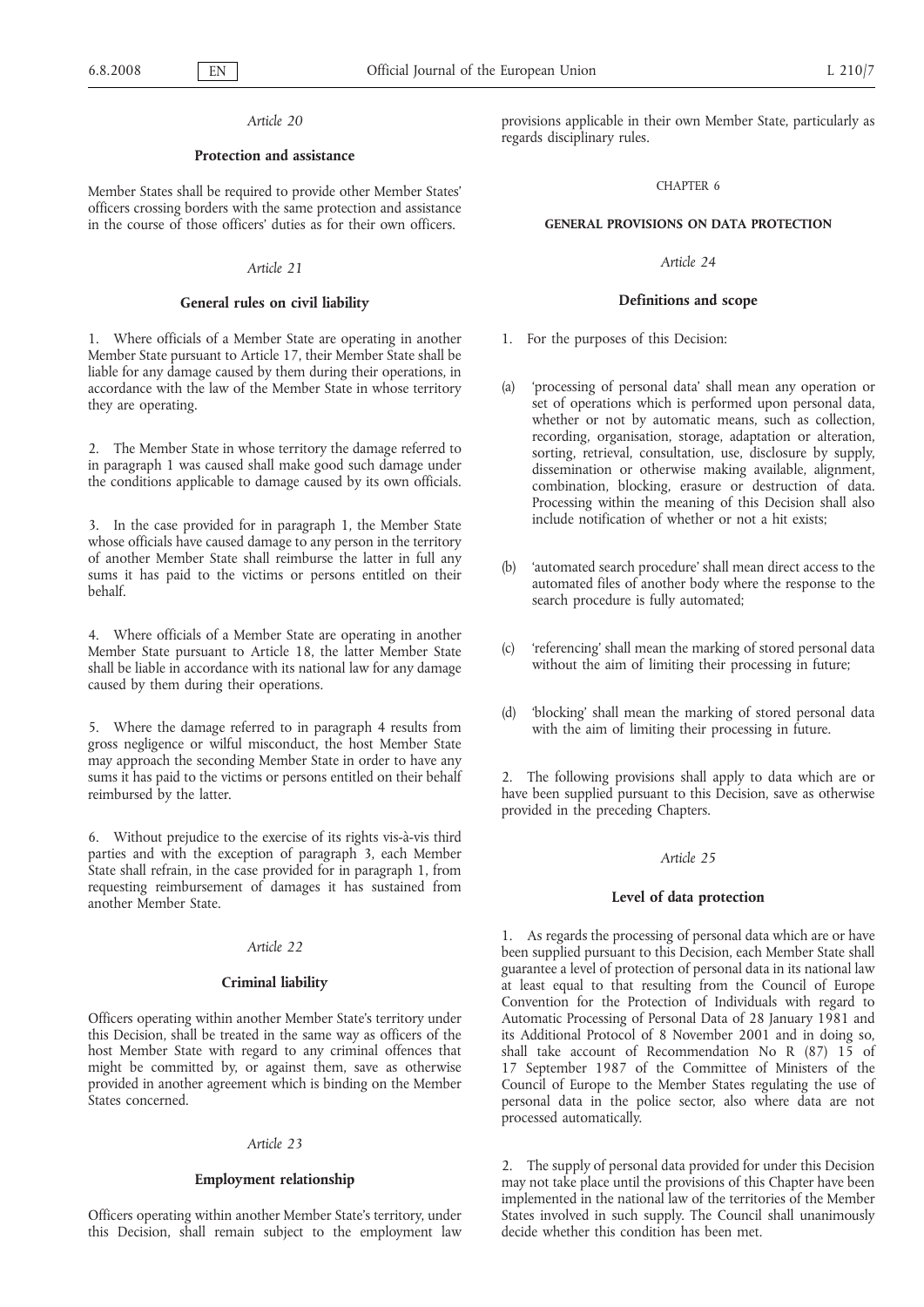3. Paragraph 2 shall not apply to those Member States where the supply of personal data as provided for in this Decision has already started pursuant to the Treaty of 27 May 2005 between the Kingdom of Belgium, the Federal Republic of Germany, the Kingdom of Spain, the French Republic, the Grand Duchy of Luxembourg, the Kingdom of the Netherlands and the Republic of Austria on the stepping up of cross-border cooperation, particularly in combating terrorism, cross-border crime and illegal migration (Prüm Treaty).

#### *Article 26*

#### **Purpose**

1. Processing of personal data by the receiving Member State shall be permitted solely for the purposes for which the data have been supplied in accordance with this Decision. Processing for other purposes shall be permitted solely with the prior authorisation of the Member State administering the file and subject only to the national law of the receiving Member State. Such authorisation may be granted provided that processing for such other purposes is permitted under the national law of the Member State administering the file.

2. Processing of data supplied pursuant to Articles 3, 4 and 9 by the searching or comparing Member State shall be permitted solely in order to:

- (a) establish whether the compared DNA profiles or dactyloscopic data match;
- prepare and submit a police or judicial request for legal assistance in compliance with national law if those data match;
- (c) record within the meaning of Article 30.

The Member State administering the file may process the data supplied to it in accordance with Articles 3, 4 and 9 solely where this is necessary for the purposes of comparison, providing automated replies to searches or recording pursuant to Article 30. The supplied data shall be deleted immediately following data comparison or automated replies to searches unless further processing is necessary for the purposes mentioned under points (b) and (c) of the first subparagraph.

3. Data supplied in accordance with Article 12 may be used by the Member State administering the file solely where this is necessary for the purpose of providing automated replies to search procedures or recording as specified in Article 30. The data supplied shall be deleted immediately following automated replies to searches unless further processing is necessary for recording pursuant to Article 30. The searching Member State may use data received in a reply solely for the procedure for which the search was made.

# *Article 27*

# **Competent authorities**

Personal data supplied may be processed only by the authorities, bodies and courts with responsibility for a task in furtherance of the aims mentioned in Article 26. In particular, data may be supplied to other entities only with the prior authorisation of the supplying Member State and in compliance with the law of the receiving Member State.

### *Article 28*

### **Accuracy, current relevance and storage time of data**

1. The Member States shall ensure the accuracy and current relevance of personal data. Should it transpire *ex officio* or from a notification by the data subject, that incorrect data or data which should not have been supplied have been supplied, this shall be notified without delay to the receiving Member State or Member States. The Member State or Member States concerned shall be obliged to correct or delete the data. Moreover, personal data supplied shall be corrected if they are found to be incorrect. If the receiving body has reason to believe that the supplied data are incorrect or should be deleted the supplying body shall be informed forthwith.

2. Data, the accuracy of which the data subject contests and the accuracy or inaccuracy of which cannot be established shall, in accordance with the national law of the Member States, be marked with a flag at the request of the data subject. If a flag exists, this may be removed subject to the national law of the Member States and only with the permission of the data subject or based on a decision of the competent court or independent data protection authority.

3. Personal data supplied which should not have been supplied or received shall be deleted. Data which are lawfully supplied and received shall be deleted:

- (a) if they are not or no longer necessary for the purpose for which they were supplied; if personal data have been supplied without request, the receiving body shall immediately check if they are necessary for the purposes for which they were supplied;
- (b) following the expiry of the maximum period for keeping data laid down in the national law of the supplying Member State where the supplying body informed the receiving body of that maximum period at the time of supplying the data.

Where there is reason to believe that deletion would prejudice the interests of the data subject, the data shall be blocked instead of being deleted in compliance with national law. Blocked data may be supplied or used solely for the purpose which prevented their deletion.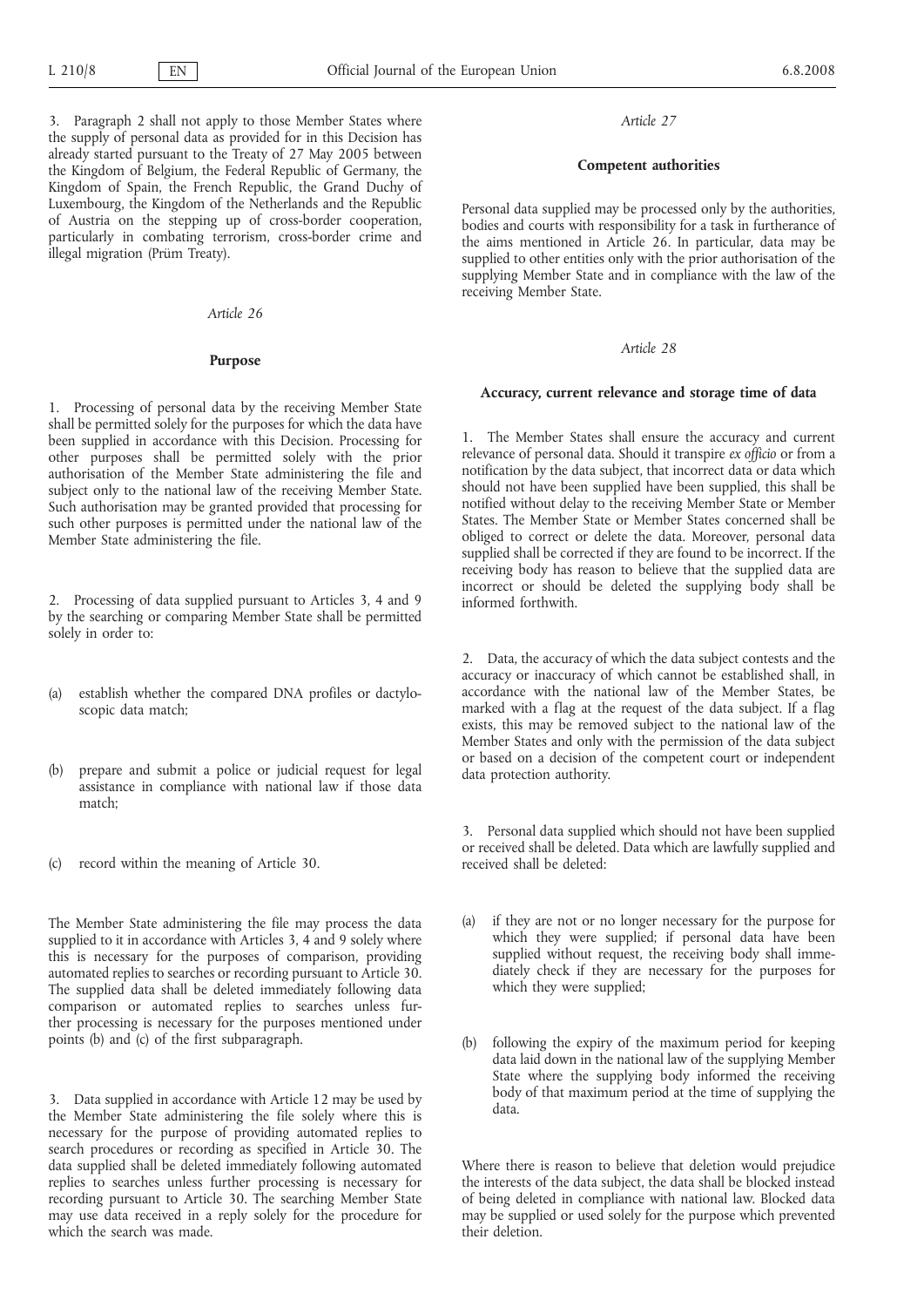# **Technical and organisational measures to ensure data protection and data security**

1. The supplying and receiving bodies shall take steps to ensure that personal data is effectively protected against accidental or unauthorised destruction, accidental loss, unauthorised access, unauthorised or accidental alteration and unauthorised disclosure.

2. The features of the technical specification of the automated search procedure are regulated in the implementing measures as referred to in Article 33 which guarantee that:

- (a) state-of-the-art technical measures are taken to ensure data protection and data security, in particular data confidentiality and integrity;
- (b) encryption and authorisation procedures recognised by the competent authorities are used when having recourse to generally accessible networks; and
- (c) the admissibility of searches in accordance with Article  $30(2)$ ,  $(4)$  and  $(5)$  can be checked.

#### *Article 30*

### **Logging and recording: special rules governing automated and non-automated supply**

1. Each Member State shall guarantee that every nonautomated supply and every non-automated receipt of personal data by the body administering the file and by the searching body is logged in order to verify the admissibility of the supply. Logging shall contain the following information:

- (a) the reason for the supply;
- (b) the data supplied;
- (c) the date of the supply; and
- (d) the name or reference code of the searching body and of the body administering the file.

2. The following shall apply to automated searches for data based on Articles 3, 9 and 12 and to automated comparison pursuant to Article 4:

(a) only specially authorised officers of the national contact points may carry out automated searches or comparisons. The list of officers authorised to carry out automated searches or comparisons shall be made available upon request to the supervisory authorities referred to in paragraph 5 and to the other Member States;

- each Member State shall ensure that each supply and receipt of personal data by the body administering the file and the searching body is recorded, including notification of whether or not a hit exists. Recording shall include the following information:
	- the data supplied;
	- (ii) the date and exact time of the supply; and
	- (iii) the name or reference code of the searching body and of the body administering the file.

The searching body shall also record the reason for the search or supply as well as an identifier for the official who carried out the search and the official who ordered the search or supply.

3. The recording body shall immediately communicate the recorded data upon request to the competent data protection authorities of the relevant Member State at the latest within four weeks following receipt of the request. Recorded data may be used solely for the following purposes:

- (a) monitoring data protection;
- (b) ensuring data security.

4. The recorded data shall be protected with suitable measures against inappropriate use and other forms of improper use and shall be kept for two years. After the conservation period the recorded data shall be deleted immediately.

5. Responsibility for legal checks on the supply or receipt of personal data lies with the independent data protection authorities or, as appropriate, the judicial authorities of the respective Member States. Anyone can request these authorities to check the lawfulness of the processing of data in respect of their person in compliance with national law. Independently of such requests, these authorities and the bodies responsible for recording shall carry out random checks on the lawfulness of supply, based on the files involved.

The results of such checks shall be kept for inspection for 18 months by the independent data protection authorities. After this period, they shall be immediately deleted. Each data protection authority may be requested by the independent data protection authority of another Member State to exercise its powers in accordance with national law. The independent data protection authorities of the Member States shall perform the inspection tasks necessary for mutual cooperation, in particular by exchanging relevant information.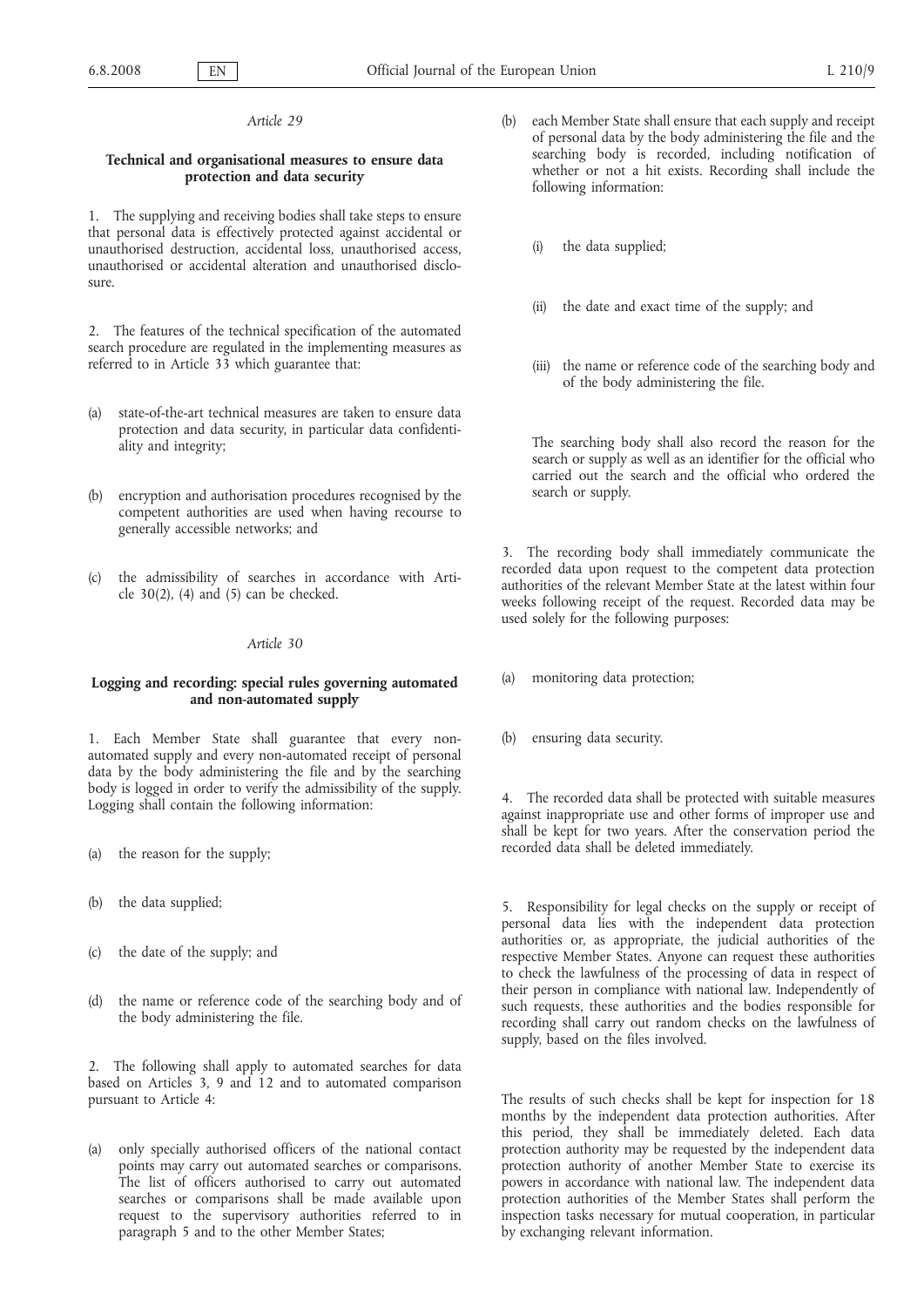# **Data subjects' rights to information and damages**

1. At the request of the data subject under national law, information shall be supplied in compliance with national law to the data subject upon production of proof of his identity, without unreasonable expense, in general comprehensible terms and without unacceptable delays, on the data processed in respect of his person, the origin of the data, the recipient or groups of recipients, the intended purpose of the processing and, where required by national law, the legal basis for the processing. Moreover, the data subject shall be entitled to have inaccurate data corrected and unlawfully processed data deleted. The Member States shall also ensure that, in the event of violation of his rights in relation to data protection, the data subject shall be able to lodge an effective complaint to an independent court or a tribunal within the meaning of Article 6(1) of the European Convention on Human Rights or an independent supervisory authority within the meaning of Article 28 of Directive 95/46/EC of the European Parliament and of the Council of 24 October 1995 on the protection of individuals with regard to the processing of personal data and on the free movement of such data  $(1)$  and that he is given the possibility to claim for damages or to seek another form of legal compensation. The detailed rules for the procedure to assert these rights and the reasons for limiting the right of access shall be governed by the relevant national legal provisions of the Member State where the data subject asserts his rights.

2. Where a body of one Member State has supplied personal data under this Decision, the receiving body of the other Member State cannot use the inaccuracy of the data supplied as grounds to evade its liability vis-à-vis the injured party under national law. If damages are awarded against the receiving body because of its use of inaccurate transfer data, the body which supplied the data shall refund the amount paid in damages to the receiving body in full.

# *Article 32*

### **Information requested by the Member States**

The receiving Member State shall inform the supplying Member State on request of the processing of supplied data and the result obtained.

#### CHAPTER 7

#### **IMPLEMENTING AND FINAL PROVISIONS**

# *Article 33*

### **Implementing measures**

The Council, acting by a qualified majority and after Consulting the European Parliament, shall adopt measures necessary to implement this Decision at the level of the Union.

*Article 34*

# **Costs**

Each Member State shall bear the operational costs incurred by its own authorities in connection with the application of this Decision. In special cases, the Member States concerned may agree on different arrangements.

#### *Article 35*

### **Relationship with other instruments**

1. For the Member States concerned, the relevant provisions of this Decision shall be applied instead of the corresponding provisions contained in the Prüm Treaty. Any other provision of the Prüm Treaty shall remain applicable between the contracting parties of the Prüm Treaty.

2. Without prejudice to their commitments under other acts adopted pursuant to Title VI of the Treaty:

- (a) Member States may continue to apply bilateral or multilateral agreements or arrangements on cross-border cooperation which are in force on the date this Decision is adopted in so far as such agreements or arrangements are not incompatible with the objectives of this Decision;
- (b) Member States may conclude or bring into force bilateral or multilateral agreements or arrangements on cross-border cooperation after this Decision has entered into force in so far as such agreements or arrangements provide for the objectives of this Decision to be extended or enlarged.

3. The agreements and arrangements referred to in paragraphs 1 and 2 may not affect relations with Member States which are not parties thereto.

4. Within four weeks of this Decision taking effect Member States shall inform the Council and the Commission of existing agreements or arrangements within the meaning of paragraph 2(a) which they wish to continue to apply.

5. Member States shall also inform the Council and the Commission of all new agreements or arrangements within the meaning of paragraph 2(b) within three months of their signing or, in the case of instruments which were signed before adoption of this Decision, within three months of their entry into force.

6. Nothing in this Decision shall affect bilateral or multilateral agreements or arrangements between Member States and third States.

7. This Decision shall be without prejudice to existing agreements on legal assistance or mutual recognition of court decisions.

<sup>(</sup> 1) OJ L 281, 23.11.1995, p. 31. Directive as amended by Regulation (EC) No 1882/2003 (OJ L 284, 31.10.2003, p. 1).